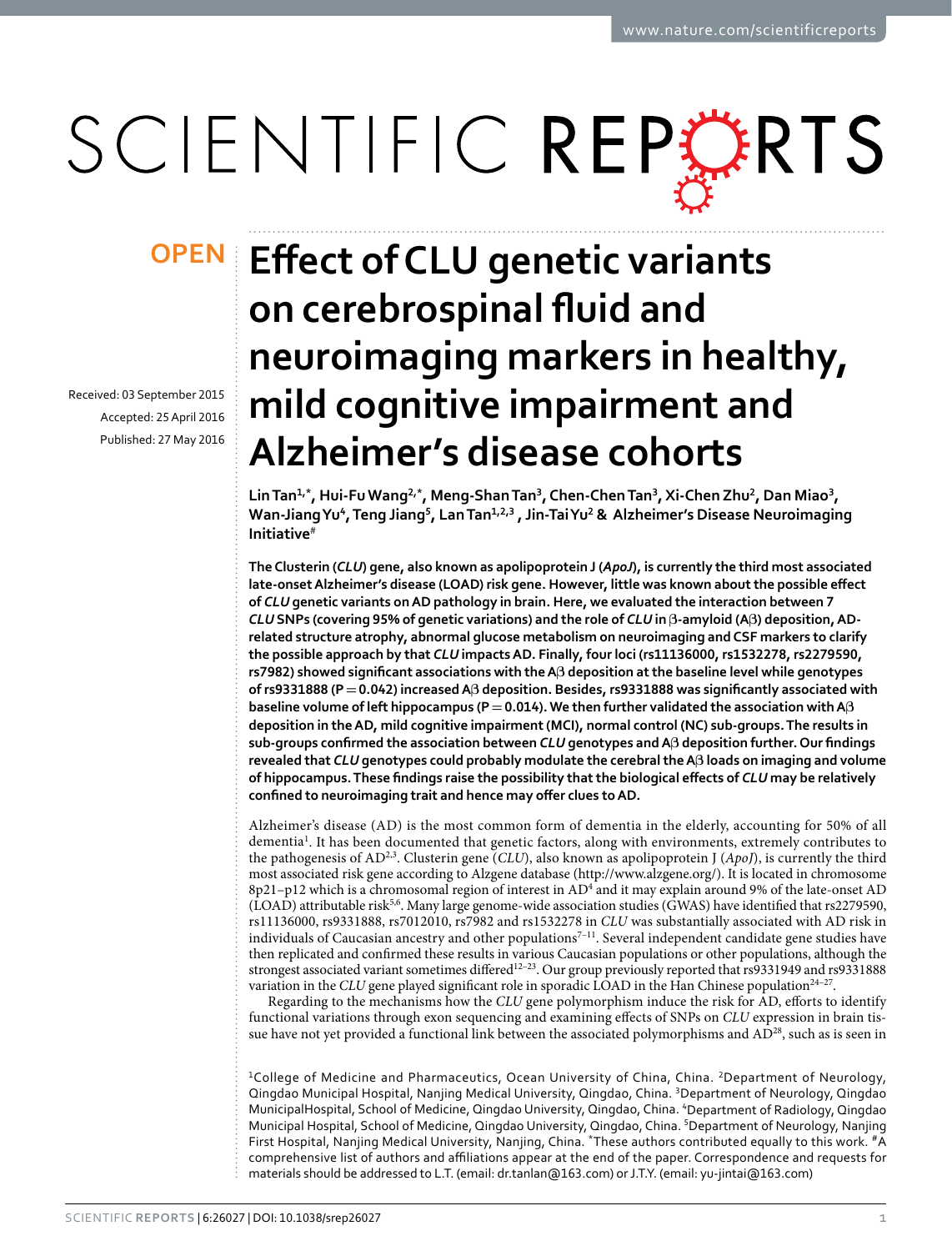<span id="page-1-0"></span>

|            | <b>Position</b>                                               | Minor<br>allele | <b>MAF</b> |       |            |           | $H-W$ (p value) |       |            | <b>Previous studied articles</b> |                                                                                                                                                                                                     |
|------------|---------------------------------------------------------------|-----------------|------------|-------|------------|-----------|-----------------|-------|------------|----------------------------------|-----------------------------------------------------------------------------------------------------------------------------------------------------------------------------------------------------|
| <b>SNP</b> |                                                               |                 | All        | AD    | <b>MCI</b> | <b>NC</b> | All             | AD    | <b>MCI</b> | NC                               | (PMID)                                                                                                                                                                                              |
| rs2279590  | intron variant                                                | T               | 0.379      | 0.365 | 0.375      | 0.39      | 0.221           | 0.638 | 0.534      | 0.444                            | $[22015308]$ , $[20599866]$ ,<br>[19734903], [21300948],<br>[20697030]                                                                                                                              |
| rs11136000 | intron variant                                                | T               | 0.395      | 0.344 | 0.391      | 0.411     | 0.140           | 0.500 | 0.524      | 0.254                            | [21460841], [25189118],<br>[25496871], [19734903]<br>$[20697030]$ , $[24806679]$ ,<br>[24670887], [24117116],<br>$[23892938]$ , $[23650005]$ ,<br>[23643458], [22722634],<br>[22015308], [19734902] |
| rs9331888  | intron variant, nc<br>transcript variant,<br>upstream variant | G               | 0.275      | 0.362 | 0.274      | 0.263     | 0.966           | 0.350 | 0.330      | 0.073                            | [22258514], [22122982],<br>$[20599866]$ , $[21892414]$                                                                                                                                              |
| rs7012010  | nc transcript variant                                         | $\mathcal{C}$   | 0.306      | 0.271 | 0.318      | 0.292     | 0.945           | 0.932 | 0.381      | 0.437                            | [20697030], [19734902]                                                                                                                                                                              |
| rs9331949  | nc transcript variant,<br>utr variant 3 prime                 | G               | 0.027      | 0.021 | 0.018      | 0.043     | 0.210           | 1.000 | 1.000      | 0.165                            | [23411014]                                                                                                                                                                                          |
| rs7982     | nc transcript variant,<br>synonymous codon                    | $\overline{A}$  | 0.385      | 0.344 | 0.383      | 0.395     | 0.043           | 0.500 | 0.229      | 0.191                            | [20697030], [19734902]                                                                                                                                                                              |
| rs1532278  | intron variant                                                | T               | 0.375      | 0.344 | 0.373      | 0.384     | 0.151           | 0.500 | 0.385      | 0.467                            | $[21460841]$ , $[24806679]$                                                                                                                                                                         |

**Table 1. The characteristics of included seven SNPs.** Abbreviations: SNP, single nucleotidepolymorphism; MAF, minor allele frequency; AD, Alzheimer's disease; MCI, mild cognitive impairment; NC, normal control.

*ApoE*[29.](#page-7-10) To date, the risk allele of the AD-associated SNP rs9331888, associated with the alternative splicing of *CLU* gen[e30](#page-7-11), increases the relative abundance of transcript NM\_203339. Coincidently, the results of our previous study also revealed that the AD risk rs9331888 allele was associated with a decrease in *CLU* plasma levels<sup>27</sup>. Another risk allele of the AD-associated SNP rs11136000 was significantly associated with lower clusterin plasma levels in an allele-dose-dependent manner<sup>[31,](#page-8-0)32</sup>. It also modified CSF levels of the microtubule-associated protein tau and decreased  $A\beta(1-\hat{42})$  in AD patients<sup>33[,34](#page-8-3)</sup>. For more than two decades, the "amyloid hypothesis" has been the leading scientific explanation for AD<sup>35</sup>. Convincing evidence suggests that the physical interaction of clusterin with amyloid  $\beta$  (A $\beta$ ) plays an important role in AD pathogenesis<sup>[28](#page-7-9)</sup>. Briefly, these evidences supported that *CLU* polymorphisms could modulate AD susceptibility by altering Aβ accumulation in the current literature. To date, as florbetapir 18F amyloid PET and CSF Aβ1-42 are reported to reflect the brain amyloid burden with high specificity[36](#page-8-5),[37](#page-8-6), multiple neuroimaging measures, along with CSF proteins (Aβ1-42 and tau) could be proposed as critical markers in biological research and clinical trials in AD pathophysiological process<sup>38</sup>. Intriguingly, these neuroimaging methods are likely to be shaped by genetic influences with heritability<sup>39</sup>.

From the above evidence, it is possible that *CLU* genetic variations mediate the susceptibility of AD by altering the biomarkers of Aβ accumulation (including low Aβ42 in CSF and abnormal Aβ deposition on imaging) and the neuronal degeneration biomarkers. The evidence that AD susceptible gene could affect neuroimaging and CSF markers would further confirm the roles of these genetic factors in AD. To ascertain whether *CLU* polymorphisms mediate the susceptibility of AD by altering the biomarkers of Aβ accumulation and neuronal degeneration biomarkers, we genotyped *CLU* polymorphisms and explored their associations with AD specific brain structures and functions on imaging and CSF to investigate the mechanism.

#### **Results**

**Demographics.** The dataset comprised of 812 individuals, including 281 normal controls (NC), 483 mild cognitive impairment (MCI) and 48 AD at baseline. The demographics and the clinical data were summarized in Supplementary Table S1 while the SNP distributions were in [Table 1.](#page-1-0) No statistical differences were observed among NC, MCI and AD patients when comparing the distribution of all the tested SNPs allele frequencies in our study.

**Impacts of** *CLU* **genotypes on Aβ deposition.** In this study we compared the levels of tracer retention in frontal, parietal, temporal cortex and cingulate, as well as summary florbetapir standard uptake value ratios (SUVRs) among three different allelotypes in each locus at baseline. We analyzed them in the whole group and then validated significant loci in the three different clinical stages (AD, MCI, and NC). The AV-45 retention on amyloid PET imaging represented the Aβ deposition. Thus we measured Aβ deposition in brain to test the relationships between *CLU* genotypes and levels of tracer retention on amyloid PET imaging. We investigated the relationship between the Aβ deposition and the seven loci in multiple linear regression analysis ([Fig. 1A,](#page-2-0) Supplementary Table S2 and S3). Finally, four loci (rs11136000, rs1532278, rs2279590, rs7982) showed significant associations with the A $\beta$  deposition at the baseline level of all the subjects ([Table 2\)](#page-3-0). Among the SNPs, three genotypes of rs11136000 (P= 0.030) ([Fig. 1B\)](#page-2-0), rs1532278 (P= 0.039) ([Fig. 1C\)](#page-2-0), rs2279590 (P= 0.030) [\(Fig. 1D\)](#page-2-0) and rs7982 ( $P = 0.030$ ) [\(Fig. 1E\)](#page-2-0) were significantly associated with tracer retention in summary SUVR while genotypes of rs9331888 (P=0.042) increased tracer retention in summary SUVR [\(Fig. 1F](#page-2-0)). Besides, three genotypes of rs2279590 decreased tracer retention in cingulate ( $P = 0.035$ ) ([Fig. 1G](#page-2-0)) and frontal cortex ( $P = 0.037$ ) ([Fig. 1H](#page-2-0)). Three genotypes of rs7982 decreased tracer retention in frontal cortex ( $P = 0.037$ ) as well ([Fig. 1I](#page-2-0)). Moreover, we performed linkage disequilibrium (LD) analysis and discovered that rs7982, rs11136000, rs1532278 and rs9331888 were in LD (Supplementary Figure S1). In the haplotype-based analysis, the haplotypes (GCCG,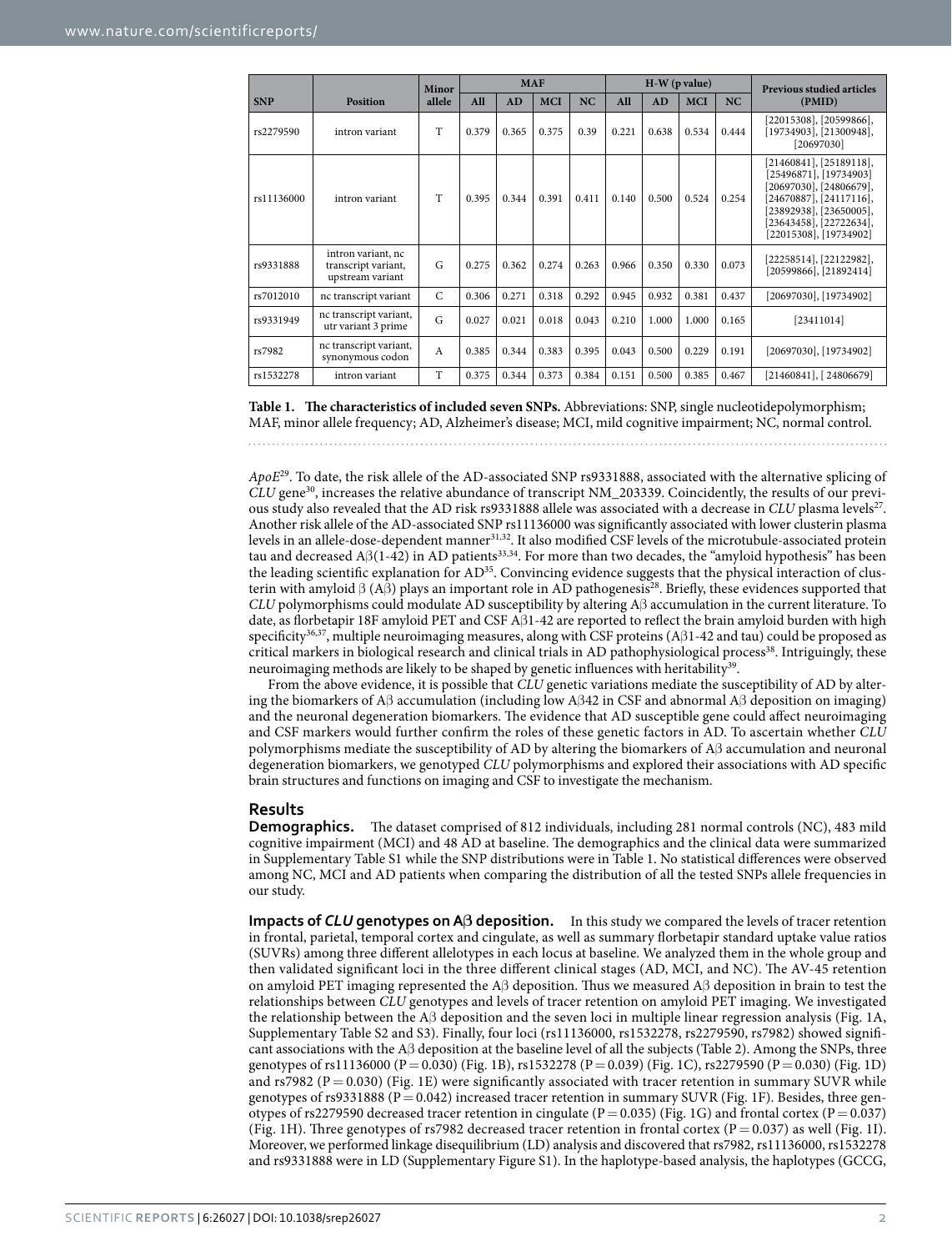

<span id="page-2-0"></span>**Figure 1. The correlation between** *CLU* **genetic variants and Aβ accumulation on AV45.** (**A**) Heatmap of correlation between *CLU* genetic variants and Aβ accumulation on AV45. The statistical relations (FDRcorrected P values) between Aβ accumulation on AV45 (rows) and *CLU* loci (columns) (**B**) rs11136000 was associated with the level of summary SUVR at baseline. The X-axis represents three genotypes while the Y-axis represents the summary AV45 retention at baseline. (**C**) rs1532278 was associated with the level of summary SUVR at baseline. The X-axis represents three genotypes while the Y-axis represents the summary AV45 retention at baseline. (**D**) rs2279590 was associated with the level of summary SUVR at baseline. The X-axis represents three genotypes while the Y-axis represents the summary AV45 retention at baseline. (**E**) rs7982 was associated with the level of summary SUVR at baseline. The X-axis represents three genotypes while the Y-axis represents the summary AV45 retention at baseline. (**F**) rs9331888 was associated with the level of summary SUVR at baseline. The X-axis represents three genotypes while the Y-axis represents the summary AV45 retention at baseline. (**G**) rs2279590 was associated with the level of cingulate SUVR at baseline. The X-axis represents three genotypes while the Y-axis represents the cingulate AV45 retention at baseline. (**H**) rs2279590 was associated with the level of frontal cortex SUVR at baseline. The X-axis represents three genotypes while the Y-axis represents the frontal AV45 retention at baseline. (**I**) rs7982 was associated with the level of frontal cortex SUVR at baseline. The X-axis represents three genotypes while the Y-axis represents the frontal AV45 retention at baseline. Note: SUVR, standard uptake value ratios; AV45, amyloid tracer.

ATTC) were observed to be related to the levels of amyloid deposition (P< 0.05) and this supported that CLU modulates the alteration of the biomarkers of Aβ markers to influence the risk of AD *in vivo* (Supplementary Table S15).

We then further validated the above results in the AD, MCI, NC sub-groups. In the NC group, rs11136000 and rs7982 were found to be significant. Three genotypes of rs11136000 (P = 0.025) [\(Fig. 2A](#page-3-1)) and rs7982 (P = 0.036) ([Fig. 2B](#page-3-1)) were validated to decrease the tracer retention in summary SUVR at baseline. Rs7982 also decreased tracer retention in frontal cortex at baseline ( $P = 0.038$ ) [\(Fig. 2C\)](#page-3-1). In the MCI group, rs9331888 was the only loci found to be significant in two-year follow-up study. It increased the tracer retention in frontal ( $P = 0.001$ ), parietal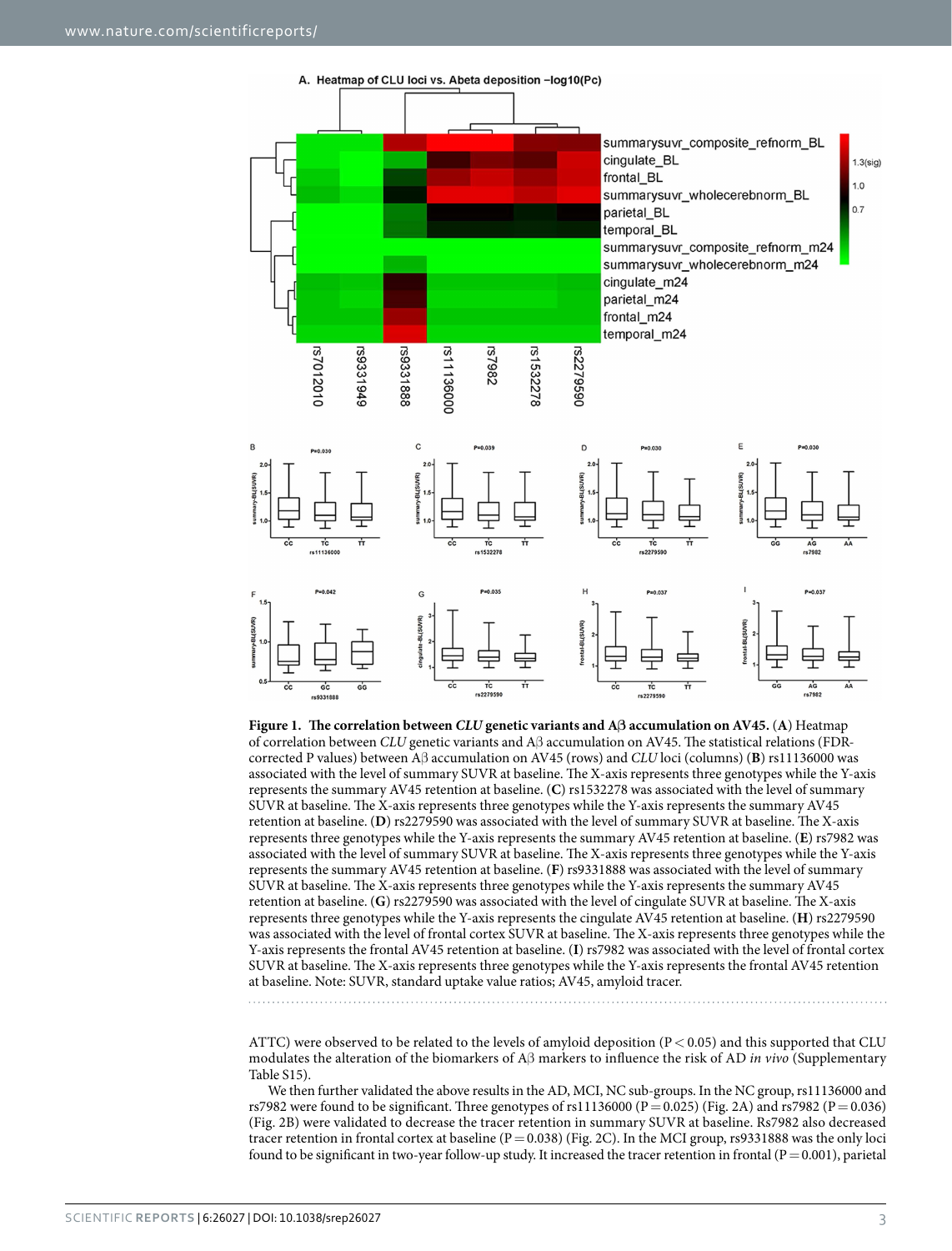<span id="page-3-0"></span>

|                     |            | Baseline of the whole group |        |       |              |  |  |  |  |
|---------------------|------------|-----------------------------|--------|-------|--------------|--|--|--|--|
| <b>ROI</b>          | <b>SNP</b> | <b>Beta</b>                 | Sample | P     | <b>FDR-P</b> |  |  |  |  |
|                     | rs11136000 | $-0.039$                    | 574    | 0.023 | 0.052        |  |  |  |  |
| Frontal             | rs1532278  | $-0.037$                    | 574    | 0.030 | 0.052        |  |  |  |  |
| (SUVR)              | rs2279590  | $-0.045$                    | 574    | 0.009 | 0.037        |  |  |  |  |
|                     | rs7982     | $-0.044$                    | 574    | 0.011 | 0.037        |  |  |  |  |
|                     | rs1532278  | $-0.039$                    | 574    | 0.033 | 0.079        |  |  |  |  |
| Cingulate<br>(SUVR) | rs2279590  | $-0.051$                    | 574    | 0.005 | 0.035        |  |  |  |  |
|                     | rs7982     | $-0.044$                    | 574    | 0.018 | 0.063        |  |  |  |  |
| Parietal<br>(SUVR)  | rs7982     | $-0.035$                    | 574    |       | 0.137        |  |  |  |  |
| Temporal<br>(SUVR)  | rs2279590  | $-0.032$                    | 574    | 0.041 | 0.183        |  |  |  |  |
|                     | rs11136000 | $-0.032$                    | 574    | 0.009 | 0.030        |  |  |  |  |
|                     | rs1532278  | $-0.029$                    | 574    | 0.023 | 0.039        |  |  |  |  |
| Summary<br>(SUVR)   | rs2279590  | $-0.031$                    | 574    | 0.013 | 0.030        |  |  |  |  |
|                     | rs7982     | $-0.035$                    | 574    | 0.006 | 0.030        |  |  |  |  |
|                     | rs9331888  | 0.021                       | 572    | 0.018 | 0.042        |  |  |  |  |





<span id="page-3-1"></span>**Figure 2. The correlation between significant loci and AV45 SUVR at baseline in NC group.** (**A**) rs11136000 was associated with the level of summary SUVR at baseline. The X-axis represents three genotypes while the Y-axis represents the summary AV45 retention at baseline. (**B**) rs7982 was associated with the level of summary SUVR at baseline. The X-axis represents three genotypes while the Y-axis represents the summary AV45 retention at baseline. (**C**) rs7982 was associated with the level of frontal cortex SUVR at baseline. The X-axis represents three genotypes while the Y-axis represents the frontal AV45 retention at baseline. Note: SUVR, standard uptake value ratios; AV45, amyloid tracer.

 $(P=0.002)$ , temporal cortex  $(P=0.001)$  and cingulate  $(P=0.002)$ , as well as summary SUVR  $(P=0.005)$  among three different allelotypes [\(Fig. 3\)](#page-4-0). In the AD group, none of the above loci were validated to be significant.

**Impacts of** *CLU* **genotypes on MRI structure.** We analyzed the association of these *CLU* loci with AD related brain structures (middle temporal gyrus, posterior cingulate, precuneus, parahippocampal gyrus and hippocampus, as well as the thickness of entorhinal cortex)<sup>[40–43](#page-8-9)</sup> in a model which rectified age, gender, education years, ApoE ε4 status and intracranial volume (ICV) as covariates at baseline and two-year followup study (Supplementary Table S4–S11). In the whole group, only single nucleotide polymorphisms (SNPs) at rs9331888 was significantly associated with baseline volume of left hippocampus ( $P = 0.014$ ). As for the thichness of right entorhinal cortex, SNPs at rs9331888 was significant in the cross-section analysis in baseline ( $P = 0.016$ ) and two-year follow-up study (P= 0.011) while rs11136000 was significant in the cross-section analysis in two-year follow-up study  $(P = 0.042)$ , but none of the difference achieved the significant level after the FDR correction. However, none of the loci was significantly associated with hippocampal subfields volume of CA1 in the cross-section analysis or in a multiple linear regression model.

In the AD group, SNPs at rs9331888 were significantly associated with volume of left hippocampus ( $P = 0.004$ ) in two-year follow-up study. However, in the MCI and NC group, the SNPs at rs9331888 were not significantly associated with volume of left hippocampus.

**Impacts of** *CLU* **genotypes on CSF markers.** We firstly investigated the correlations between the concentrations of CSF proteins (Aβ, T-tau and P-tau) and *CLU* genotypes in a multiple linear regression model (Supplementary Table S12). We did not figure out any marked relationships between the levels of Aβ, T-tau, P-tau and these *CLU* genotypes at baseline. However, in the cross-section analysis, the levels of T-tau showed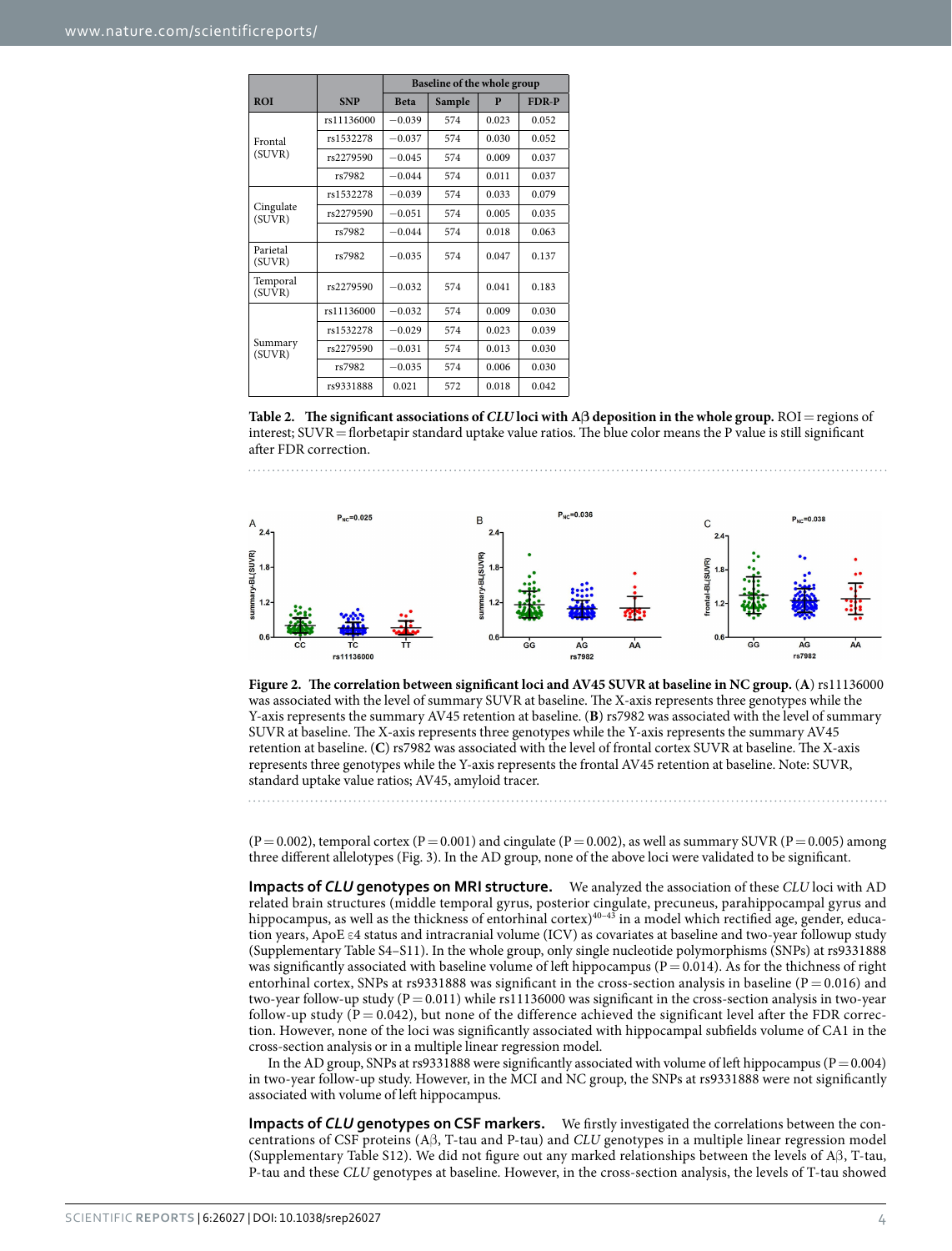

<span id="page-4-0"></span>

remarkable difference among the three genotypes of rs11136000 (P=0.026), but none of the difference achieved the significant level in the FDR test. In a word, we did not detect any association between the *CLU* genetic variations and CSF markers.

**Impacts of** *CLU* **genotypes on glucose metabolism.** In the analysis of the cerebral metabolism rate of glucose (CMRgl) on FDG-PET imaging, amygdala, posterior cingulate and temporal cortex were considered as targeted regions to detect their associations with *CLU* polymorphisms (Supplementary Table S13 and S14). We observed that the three genotypes at rs7012010 had different metabolism rate in left angular ( $P = 0.049$ ) at baseline, but the significant difference lost after FDR correction  $(P= 0.34)$ . As a result, we did not detect any association between the *CLU* genetic variations and glucose metabolism.

#### **Discussion**

Our imaging-genetics analysis in ADNI dataset suggested that *CLU* genotypes impacted the Aβ deposition on amyloid PET imaging. Besides, rs9331888 polymorphism was still linked to the atrophy of hippocampus, especially in the AD patients. However, no evidence supported that *CLU* genotypes impacted CSF markers and FDG uptake on PET. These findings further disclosed that *CLU* might participate mainly in the Aβ deposition and hippocampus atrophy, leading to modulate the susceptibility of AD.

Our findings suggest that *CLU* variants that modulate AD risk may act through their influence on Aβ deposition and hippocampus atrophy. The possible mechanisms investigated in the current study were mostly consistent with the previous reports about the involvement of *CLU* in the pathogenesis of AD. Previous research reported that clusterin immunoreactivity is present in amyloid deposits, neuropil threads, dystrophic neurites in senile plaques, but is rarely observed in NFT-containing neurons[44](#page-8-10). Using PET imaging, it was also demonstrated that increased plasma clusterin concentrations were positively associated with fibrillar Aβ burden in the entorhinal cortex in AD patients<sup>[45](#page-8-11)</sup>. In addition, In addition, animal studies from 10 years ago linking CLU/APOJ to amyloid deposition have shown that clusterin/Aβ interactions play an important role in amyloid formation and toxicity[46](#page-8-12),[47](#page-8-13). In the PDAPP mice, thioflavine-S-positive amyloid that deposits in the absence of clusterin was associated with far less neuritic dystrophy than amyloid present in clusterin-expressing PDAPP mice. Evidence also showed that the in vivo effects of clusterin on amyloid formation are likely to involve multiple interactions and processes in *ApoE*-negative PDAPP mice models<sup>48</sup>. These studies have provided evidence for a protective role of clusterin in AD pathogenesis, such as prevention of Aβ fibrillization, clearance of Aβ, inhibition of the complement system and neuronal apoptosis, and promotion of neurite outgrowth<sup>49-52</sup>. Coincidently, we also found that four loci (rs11136000, rs1532278, rs2279590, rs7982) were significantly associated with Aβ deposition in cingulate, frontal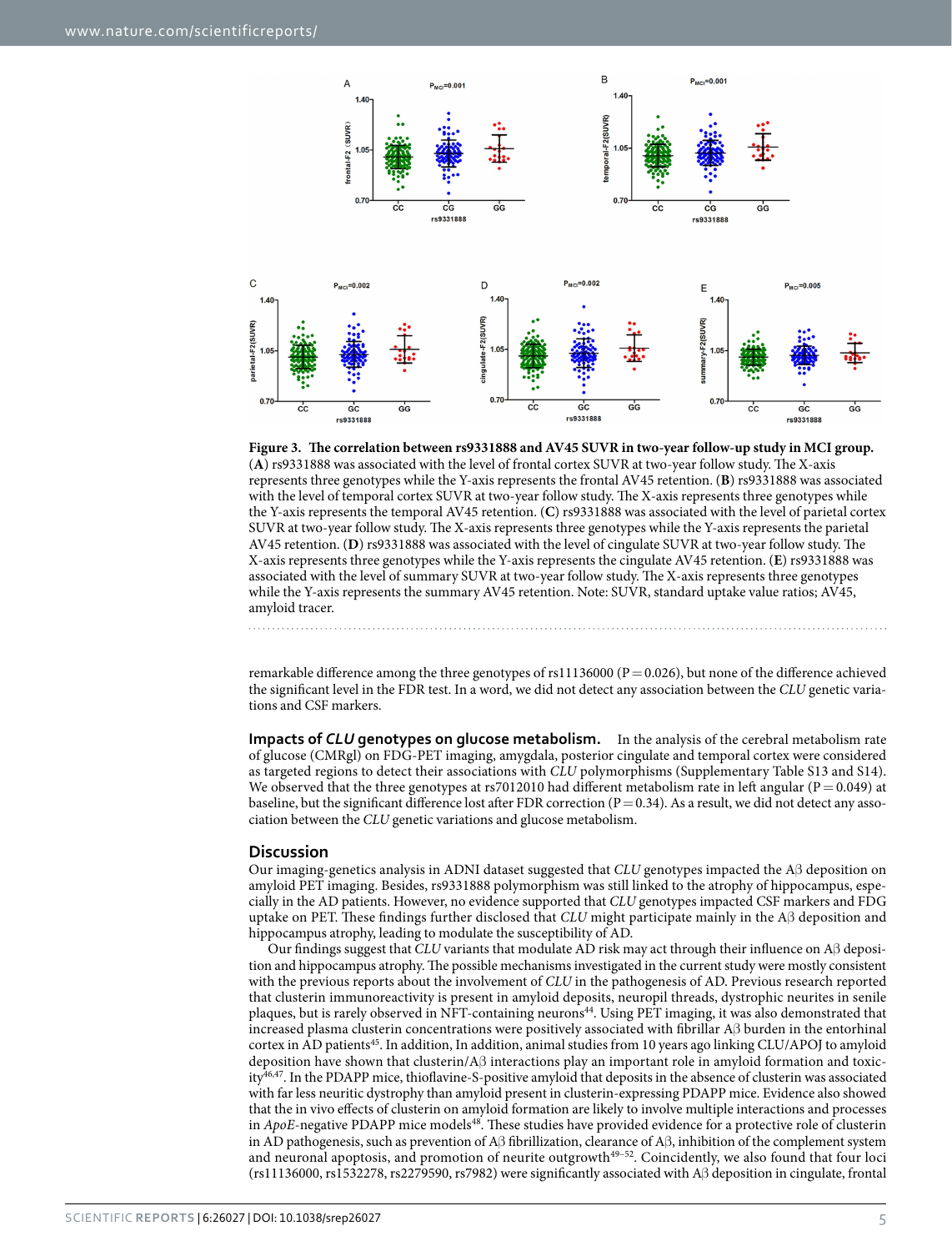cortex and summary SUVR of brain. There was the least Aβ deposition in the homozygote mutant of the four loci ([Fig. 1\)](#page-2-0). For example, the subjects who carried the CC allele of rs11136000 had the most Aβ deposition than TC while those with TT allele had the least Aβ deposition ([Fig. 1B](#page-2-0)). Furthermore, rs11136000 and rs7982 were certificated to be still protective in the NC group. Previously available evidence strongly supported the position that the initiating event in AD was related to abnormal processing of Aβ, ultimately leading to formation of Aβ plaques in the brain. This process occurs while individuals are still cognitively normal[53.](#page-8-16) Our result also strongly indicated that conclusion. Notably, the homozygous mutant of rs11136000 and rs7982 acted as protective role in Aβ deposition in the NC group.

In our current study, rs9331888 plays an important role in Aβ deposition as well. It is widely recognized that the minor allele (G) of the rs9331888 polymorphism within *CLU* was previously reported to be significantly associated with an increased risk of LOAD<sup>24</sup>. The genotypes of rs9331888 in this study were associated with tracer retention in summary SUVR [\(Fig. 1F\)](#page-2-0). In the MCI group, rs9331888 was the only loci found to be significant in two-year follow-up study. It increased the tracer retention in frontal ( $P = 0.001$ ), parietal ( $P = 0.002$ ), temporal cortex (P = 0.001) and cingulate (P = 0.002), as well as summary SUVR (P = 0.005) among three different alleles ([Fig. 3\)](#page-4-0). This means that the homozygous mutant (GG) of rs9331888 acted as a risk factor in Aβ deposition ([Fig. 1F\)](#page-2-0). In addition, the risk allele of the AD-associated SNP rs9331888, associated with the alternative splicing of *CLU* gene<sup>[30](#page-7-11)</sup>, increases the relative abundance of transcript NM\_203339. Coincidently, the results of our previous study also revealed that the AD risk rs9331888 allele was associated with a decrease in clusterin plasma level<sup>27</sup>. All the above indicated that it may work by increasing  $A\beta$  deposition during AD progression. As a result, evaluating the extent of AD pathology using rs9331888 in patients with MCI could provide clues regarding Aβ deposition underlying progression to AD and assist with early identification of patients with greatest risk to progress to an AD diagnosis, which will be important for clinical trials and treatment development.

Despite the risk in Aβ deposition, rs9331888 was also significantly associated with baseline volume of left hippocampus in the whole group. Genotypes in rs9331888 were further validated to be associated with volume of left hippocampus in two-year follow-up study in the AD group instead of the MCI and NC group. Patients carried with GG genotype showed a smaller volume of hippocampus, as well as the decline of cognition. This is coincident to a study on cognition by Menge[l54.](#page-8-17) However, the impacts of *CLU* genotypes on MRI structure we discovered were not completely coincident with other studies. They found that clusterin levels have been correlated with symptom severity, entorhinal/hippocampal cortex atrophy, and  $A\beta$  burden<sup>[45,](#page-8-11)[49](#page-8-15),[55](#page-8-18)</sup>. The following reasons may explain the differences. Firstly, we genotyped 7 SNPs in *CLU*, while only one locus (rs11136000) were tested in previous study. Besides, we validated their correlations in the three different diagnosis groups respectively, which was also different from the previous study.

*CLU* has been demonstrated to be present in lipoprotein particles in CSF. Level of clusterin protein in CSF is significantly increased in AD patients<sup>56</sup>. Reports found that *CLU* rs11136000 SNP modified CSF levels of the microtubule-associated protein Tau and decreased Aβ (1-42) in AD patient[s33](#page-8-2)[,34.](#page-8-3) However, other study denied this significance[12,](#page-7-7)[57.](#page-8-20) However, no evidence supported that *CLU* genotypes impact the Aβ burden or tau in CSF in our study. More evidence may be needed to explain the interactions between *CLU* and Aβ burden in CSF.

Genetically, multiple variations within *CLU*, such as rs2279590, rs11136000, rs9331888, rs7012010, rs9331949, rs7982 and rs1532278, have been identified to be associated with the risk of AD in multi-center, large scale GWAS, meta-analysis or replication studies. Among these loci, rs11136000 and rs9331888 were mostly investigated. Moreover, we performed linkage disequilibrium (LD) analysis and discovered that rs7982, rs11136000, rs1532278 and rs9331888 were in LD. The haplotypes (GCCG, ATTC) were related to the levels of amyloid deposition. Thus the haplotype-based analysis validated that *CLU* genotypes were related to the levels of amyloid deposition. The results presented here are not only correlative, but also support that *CLU* modulates the alteration of the biomarkers of Aβ markers to influence the risk of AD *in vivo*.

To date, continuous variable phenotypic analysis is now widely used to elucidate the specific role of genetics of multiple diseases. Distincted from the previous two categorical variable analysis (case *vs* control), the phenotypic analysis can not only be more sensitive to the association between genetic mutation and AD, but also provide more intuitively to explain the specific genetic effects on brain structure and function<sup>58</sup>. To date, numbers of GWAS–validated or GWAS-promising candidate loci have been certificated that they influence imaging and clinical features in  $AD^{40,59-61}$ .

The advantage of our study is the method we use. Imaging genetics is an emergent transdisciplinary research field, in which genetic risk is assessed with imaging measures as quantitative traits (QTs) or continuous phenotypes. QT association studies have increased statistical power and decreased sample size requirements, thus imaging genetics studies have advantages over traditional case-control designs[62,](#page-8-23)[63.](#page-8-24) Although the differences across phenotypes with the same SNP might reflect power differences due to sample size differences, our findings that *CLU* modulates the alteration of the biomarkers of Aβ markers to influence the risk of AD in vivo were also supported that by animal studies from 10 years ago linking CLU/APOJ to amyloid deposition. Hence, the important role of this paper is that it confirmed the results of animal studies with in vivo neuroimaging data. However, the neuroimaging data were available only in a subset of participants in some QT analyses, e.g., half of participants with MRI information, 70% with FDG-PET, and 55% with AV45. Therefore, the QT analysis had a reduced sample size in some cases. Besides, the ADNI data was restricted to Caucasians to avoid genetics stratification across ethnicities. The 7 loci in *CLU*, however, have different frequencies in different races; therefore, our results cannot represent the other ethnicities, warranting the replications in other races.

In summary, our results showed that four loci (rs11136000, rs1532278, rs2279590, rs7982) showed significant associations with the Aβ deposition at the baseline level while genotypes of rs9331888 (P = 0.042) increased Aβ deposition. Besides, rs9331888 was significantly associated with baseline volume of left hippocampus ( $P = 0.014$ ). We then further validated the association with Aβ deposition in the AD, mild cognitive impairment (MCI), normal control (NC) sub-groups. The results in sub-groups confirmed the association between *CLU* genotypes and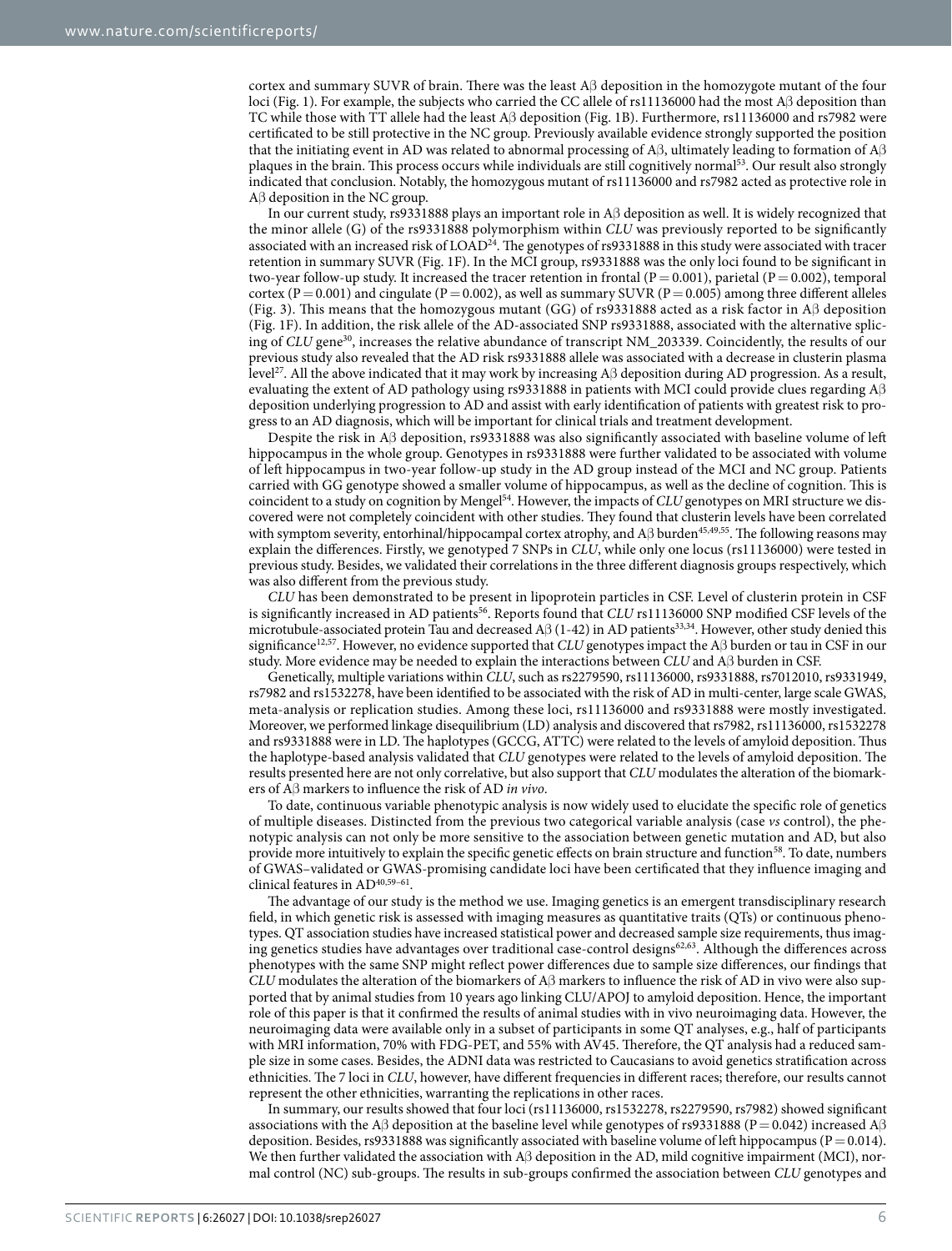Aβ deposition further. Moreover, our findings are also supported by animal studies from 10 years ago linking CLU/APOJ to amyloid deposition. These findings further supported the hypothesis that *CLU* genetic variations modulate the alteration of the biomarkers of Aβ markers to influence the risk of AD. These findings raise the possibility that the biological effects of *CLU* may be relatively confined to neuroimaging trait and hence may offer clues to the mechanisms through which particular genetic variants might influence AD risk.

#### **Methods**

**ADNI dataset.** The data in this study were obtained from Alzheimer's Disease Neuroimaging Initiative (ADNI[\)64.](#page-8-25) ADNI is a large, multicenter, longitudinal neuroimaging study, launched in 2003 by the National Institute on Aging, the National Institute of Biomedical Imaging and Bioengineering, the Food and Drug Administration, private pharmaceutical companies, and nonprofit organizations<sup>[65](#page-8-26)</sup>. The initial goal of ADNI is to recruit 800 subjects. However, it has been followed by ADNI-GO and ADNI-2. Thus these three protocols have covered more than 1500 adults who are 55 to 90 years old to participate in the research, including cognitively normal (CN) older individuals, mild cognitive impairment (MCI), and early dementia patients with due to AD<sup>66</sup>. The study was approved by the institutional review boards of all participating centers (Ocean University of China, Qingdao Municipal Hospital, Nanjing First Hospital, Memory and Aging Center in University of California, and ADNI) and written informed consent was obtained from all participants or authorized representatives. In addition, the methods were carried out in accordance with the approved guidelines.

**Participants.** Participants were screened and enrolled according to criteria demonstrated in the ADNI study protocol [\(http://www.adni-info.org/scientists/adnistudyprocedures.aspx\)](http://www.adni-info.org/scientists/adnistudyprocedures.aspx). We restricted the participants to whose genotype data of *CLU* SNPs were available and comprised 812 individuals. Baseline and longitudinal data including structural MRI and PET results were collected and all participants underwent a battery of clinical tests including Clinical Dementia Rating scale sum of boxes (CDRSB), Alzheimer's disease Assessment Scale (ADAS-cog), Mini-Mental State Exam (MMSE), Rey Auditory Verbal Learning Test (RAVLT) and Functional Activities Questionnaire (FAQ) at baseline. According to the National Institute of Neurological and Communication Disorders/Alzheimer's Disease and Related Disorders Association criteria for probable AD (NINCDS-ADRDA: probable AD), participants of AD were included if with a MMSE score between 20 and 26, a global Clinical Dementia Rating (CDR) of 0.5 or 1.0 and a CDRSB of 1.0 to 9.0. Amnestic MCI subjects achieved a MMSE score of 24 to 30 as well as a CDR score of 0.5 while the cognitively normal control individuals with a CDR score of 0. Furthermore, in this study, subjects with any serious neurological disease except for possible AD, any history of brain lesions or trauma, or psychoactive medication use (including antidepressants, neuroleptics, chronic anxiolytics, or sedative hypnotics) were excluded. In order to avoid population stratification effects which can lead to spurious genetic associations, we performed the principal component analysis (PCA). We assigned genotype-determined ancestry by comparing ADNI patients and populations form HapMap Phase 3 data and only individuals clustering with European HapMap samples were retained in our study.

**SNP selection and Genotyping.** Seven AD associated SNPs were selected for analysis.They have been validated to associate with AD in ethnically distinct populations<sup>7-11,[21,](#page-7-13)[28,](#page-7-9)67</sup>: rs2279590, rs11136000, rs9331888, rs7012010, rs9331949, rs7982, rs1532278. *CLU* genotypes were extracted from the ADNI GWAS PLINK format data<sup>68</sup>. We performed the quality control (QC) procedures using PLINK software. The inclusion criteria were as follows: minimum call rates >90%, minimum minor allele frequencies (MAF) > 0.01, Hardy-Weinberg equilibrium test  $P > 0.001$ .

**PET measure-Aβ deposition.** PET imaging data with amyloid tracer, florbetapir (AV-45), were obtained from UC Berkeley-AV45 analysis dataset on website [\(http://adni.loni.usc.edu/data-samples/access-data/\)](http://adni.loni.usc.edu/data-samples/access-data/). This institute used a native-space MRI scan for each subject which is segmented with Freesurfer (version 4.5.0) to define cortical grey matter regions of interest (ROI) (frontal, anterior/posterior cingulate, lateral parietal, lateral temporal) that make up a summary cortical ROI<sup>69[,70](#page-8-31)</sup>. Notebly, the whole cerebellum was defined as reference region. Each florbetapir scan was applied to the corresponding MRI and mean florbetapir uptake within the cortical and reference region was calculated. Finally, SUVRs were created by averaging across the 4 cortical regions and dividing the cortical summary ROI by the whole cerebellum.

**CSF Protein.** CSF samples were collected and transported to the ADNI Biomarker Core laboratory at the University of Pennsylvania Medical Center in dry ice. Preparation of aliquots (0.5 ml) from the collected samples was conducted after thawing (1h) at room temperature and gentle mixing. The aliquots were stored in bar code–labeled polypropylene vials at −80°C environment. The CSF proteins, including Aβ1-42, Total-tau and Phosphorylated tau181p, were calculated using the multiplex xMAP Luminex platform (Luminex Corp, Austin, TX) with Innogenetics (INNO-BIA AlzBio3; Ghent, Belgium; for research use-only reagents) immunoassay kit– based reagents. Additional analysis details and quality control procedures are showed at site ([http://adni.loni.](http://adni.loni.ucla.edu) [ucla.edu\)](http://adni.loni.ucla.edu).The measurements of CSF biomarker for this article were cross-sectional from the baseline evaluation. Finally, a total of 501 individuals with genetic and other information were included in CSF analysis from the ADNI sites.

**MRI structure.** Our study used UCSF FreeSurfer datasets to conduct association test of *CLU* genotypes with brain structure. The cerebral image segmentation and analysis were performed with the FreeSurfer version 5.1 (<http://surfer.nmr.mgh.harvard.edu/>) based on the 2010 Desikan-Killany atlas<sup>71</sup>. We obtained data from motion correction and averaging of multiple volumetric T1 weighted images (when more than one is available), removal of non-brain tissue using a hybrid watershed/surface deformation procedure, automated Talairach transformation, segmentation of the subcortical white matter and deep gray matter volumetric structures (including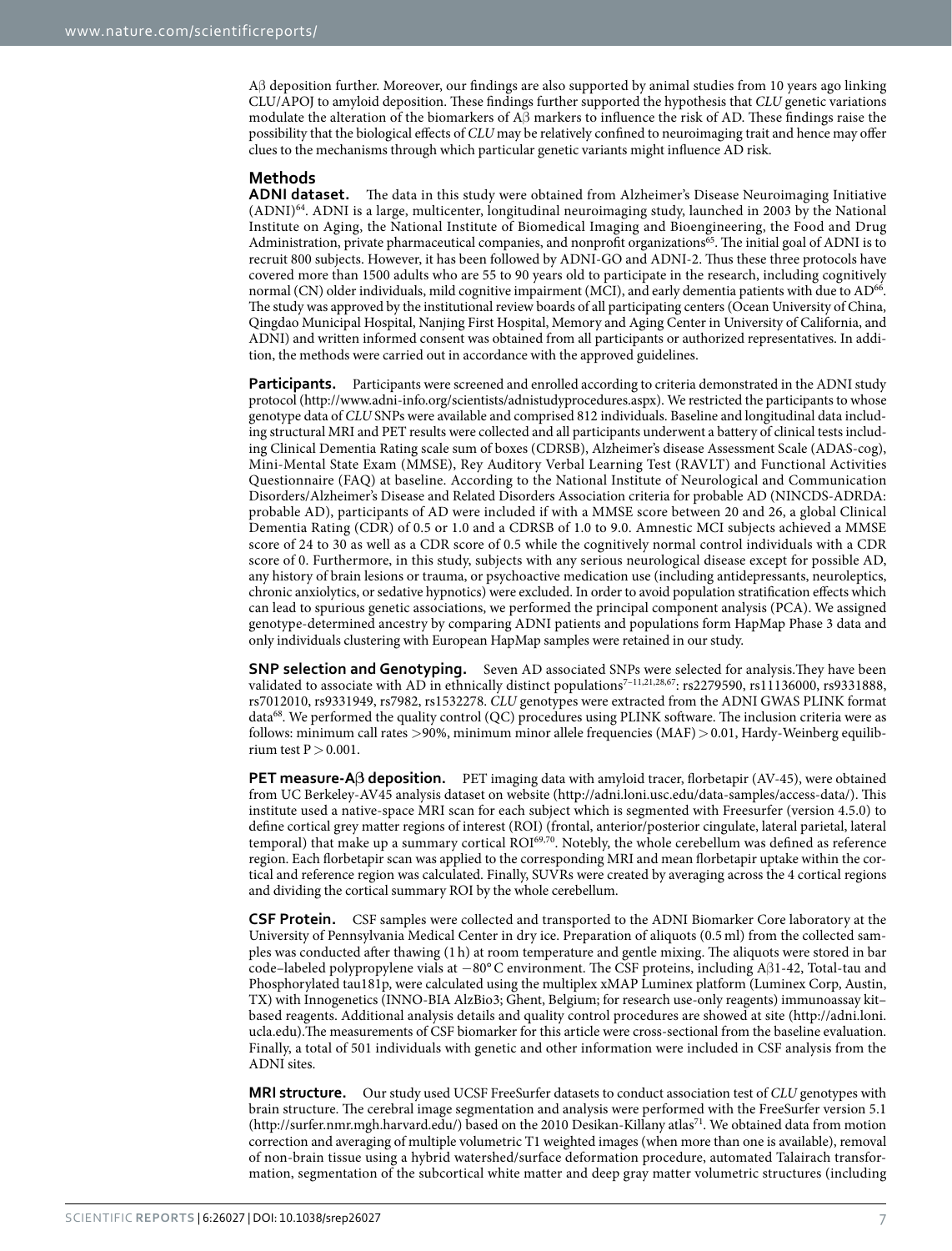hippocampus, amygdala, caudate, putamen, ventricles)<sup>[72](#page-8-33)</sup>, intensity normalization, tessellation of the gray matter white matter boundary, automated topology correction, and surface deformation following intensity gradients to optimally place the gray/white as well as gray/cerebrospinal fluid borders at the location where the greatest shift in intensity defines the transition to the other tissue class. The technical details of these procedures are described in prior publications $73$ .

**PET measure-Glucose metabolism.** FDG analysis data were from UC Berkeley and Lawrence Berkeley National Laboratory on the website [\(http://adni.loni.usc.edu/data-samples/access-data/\)](http://adni.loni.usc.edu/data-samples/access-data/)[74.](#page-8-35) In this laboratory, five regions (left and right angular gyrus, bilateral posterior cingulate, left and right temporal gyrus) were treated as metaROIs (regions of interest) to analysis. Firstly, we downloaded the PET data from LONI [\(http://loni.usc.](http://loni.usc.edu/) [edu/\)](http://loni.usc.edu/). Then these images were spatially normalized in SPM to the MNI PET template. The mean counts from the metaROIs for each subject's FDG scans at each time point were extracted and the intensity values were computed with SPM subroutines. Finally, the mean of the top 50% of voxels within a hand-drawn pons/cerebellar vermis region which was hand-drawn on a T1 template in MNI space was extracted. In addition, each metaROI mean was normalized by dividing it by pons/vermis reference region mean<sup>[75](#page-9-0)</sup>.

**Statistical Analysis.** Differences in continuous variables were examined using one-way analysis of variance (ANOVA), and categorical data were tested using  $\chi^2$  test. ADNI sample were stratified into three groups (CN, MCI and AD) to detect the effects of *CLU* genetic variations on neuroimaging phenotypes in the three clinical stages respectively. Moreover, we used a multiple linear regression model which considered age, gender, education, and *ApoE* ε4 status as covariates to estimate coefficients for testing possible correlation between various phenotypes and *CLU* genotypes. All statistical analyses were performed by R 3.12 and PLINK 8 ([http://pngu.mgh.](http://pngu.mgh.harvard.edu/wpurcell/plink/) [harvard.edu/wpurcell/plink/](http://pngu.mgh.harvard.edu/wpurcell/plink/)). To control multiple hypothesis testing, we used the false discovery rate (FDR) for correction<sup>76</sup> and statistical significance was defined for FDR-corrected P < 0.05.

#### **References**

- <span id="page-7-0"></span>1. Holtzman, D. M., Morris, J. C. & Goate, A. M. Alzheimer's disease: the challenge of the second century. *Sci Transl Med* **3,** 77sr1 (2011).
- 2. Gatz, M. *et al.* Role of genes and environments for explaining Alzheimer disease. *Arch Gen Psychiatry* **63,** 168–74 (2006).
- <span id="page-7-2"></span><span id="page-7-1"></span>3. Jiang, T., Yu, J. T., Tian, Y. & Tan, L. Epidemiology and etiology of Alzheimer's disease: from genetic to non-genetic factors. *Curr Alzheimer Res* **10,** 852–67 (2013).
- <span id="page-7-3"></span>4. Wu, Z. C., Yu, J. T., Li, Y. & Tan, L. Clusterin in Alzheimer's disease. *Adv Clin Chem* **56,** 155–73 (2012).
- <span id="page-7-4"></span>5. Bertram, L., McQueen, M. B., Mullin, K., Blacker, D. & Tanzi, R. E. Systematic meta-analyses of Alzheimer disease genetic association studies: the AlzGene database. *Nat Genet* **39,** 17–23 (2007).
- <span id="page-7-5"></span>6. Rajagopalan, P., Hibar, D. P. & Thompson, P. M. TREM2 and neurodegenerative disease. *N Engl J Med* **369,** 1565–7 (2013).
- <span id="page-7-6"></span>7. Harold, D. *et al.* Genome-wide association study identifies variants at CLU and PICALM associated with Alzheimer's disease. *Nat Genet* **41,** 1088–93 (2009).
- 8. Lambert, J. C. *et al.* Genome-wide association study identifies variants at CLU and CR1 associated with Alzheimer's disease. *Nat Genet* **41,** 1094–9 (2009).
- 9. Seshadri, S. *et al.* Genome-wide analysis of genetic loci associated with Alzheimer disease. *JAMA* **303,** 1832–40 (2010).
- 10. Naj, A. C. *et al.* Common variants at MS4A4/MS4A6E, CD2AP, CD33 and EPHA1 are associated with late-onset Alzheimer's disease. *Nat Genet* **43,** 436–41 (2011).
- <span id="page-7-7"></span>11. Jun, G. *et al.* A novel Alzheimer disease locus located near the gene encoding tau protein. *Mol Psychiatry* **21,** 108–17 (2015). 12. Schjeide, B. M. *et al.* The role of clusterin, complement receptor 1, and phosphatidylinositol binding clathrin assembly protein in
- Alzheimer disease risk and cerebrospinal fluid biomarker levels. *Arch Gen Psychiatry* **68,** 207–13 (2011). 13. Corneveaux, J. J. *et al.* Association of CR1, CLU and PICALM with Alzheimer's disease in a cohort of clinically characterized and
- neuropathologically verified individuals. *Hum Mol Genet* **19,** 3295–301 (2010).
- 14. Lee, J. H. *et al.* Identification of novel loci for Alzheimer disease and replication of CLU, PICALM, and BIN1 in Caribbean Hispanic individuals. *Arch Neurol* **68,** 320–8 (2011).
- 15. Carrasquillo, M. M. *et al.* Replication of CLU, CR1, and PICALM associations with alzheimer disease. *Arch Neurol* **67,** 961–4 (2010).
- 16. Kamboh, M. I. *et al.* Association of CLU and PICALM variants with Alzheimer's disease. *Neurobiol Aging* **33,** 518–21 (2012). 17. Liu, G. *et al.* The CLU gene rs11136000 variant is significantly associated with Alzheimer's disease in Caucasian and Asian
- populations. *Neuromolecular Med* **16,** 52–60 (2014). 18. Guerreiro, R. J. *et al.* Genetic variability in CLU and its association with Alzheimer's disease. *PLos one* **5,** e9510 (2010).
- 19. Klimkowicz-Mrowiec, A. *et al.* Lack of association of CR1, PICALM and CLU gene polymorphisms with Alzheimer disease in a Polish population. *Neurol Neurochir Pol* **47,** 157–60 (2013).
- 20. Allen, M. *et al.* Novel late-onset Alzheimer disease loci variants associate with brain gene expression. *Neurology* **79,** 221–8 (2012).
- <span id="page-7-13"></span>21. Chen, L. H. *et al.* Polymorphisms of CR1, CLU and PICALM confer susceptibility of Alzheimer's disease in a southern Chinese population. *Neurobiol Aging* **33,** 210 e1–7 (2012).
- 22. Jun, G. *et al.* Meta-analysis confirms CR1, CLU, and PICALM as alzheimer disease risk loci and reveals interactions with APOE genotypes. *Arch Neurol* **67,** 1473–84 (2010).
- 23. Roussotte, F. F., Gutman, B. A., Madsen, S. K., Colby, J. B. & Thompson, P. M. Combined effects of Alzheimer risk variants in the CLU and ApoE genes on ventricular expansion patterns in the elderly. *J Neurosci* **34,** 6537–45 (2014).
- <span id="page-7-8"></span>24. Yu, J. T. *et al.* Implication of CLU gene polymorphisms in Chinese patients with Alzheimer's disease. *Clin Chim Acta* **411,** 1516–9 (2010).
- 25. Yu, J. T. *et al.* Genetic variation in clusterin gene and Alzheimer's disease risk in Han Chinese. *Neurobiol Aging* **34,** 1921 e17–23 (2013).
- 26. Tan, L. *et al.* Association of GWAS-linked loci with late-onset Alzheimer's disease in a northern Han Chinese population. *Alzheimers Dement* **9,** 546–53 (2013).
- <span id="page-7-12"></span>27. Xing, Y. Y. *et al.* Blood clusterin levels, rs9331888 polymorphism, and the risk of Alzheimer's disease. *J Alzheimers Dis* **29,** 515–9 (2012).
- <span id="page-7-9"></span>28. Yu, J. T. & Tan, L. The role of clusterin in Alzheimer's disease: pathways, pathogenesis, and therapy. *Mol Neurobiol* **45,** 314–26 (2012).
- 29. Yu, J. T., Tan, L. & Hardy, J. Apolipoprotein E in Alzheimer's disease: an update. *Annu Rev Neurosci* **37,** 79–100 (2014). 30. Szymanski, M., Wang, R., Bassett, S. S. & Avramopoulos, D. Alzheimer's risk variants in the clusterin gene are associated with

<span id="page-7-11"></span><span id="page-7-10"></span>alternative splicing. *Transl Psychiatry* **1,** e18 (2011), doi: 10.1038/tp.2011.17.

Scientific **Reports** | 6:26027 | DOI: 10.1038/srep26027 8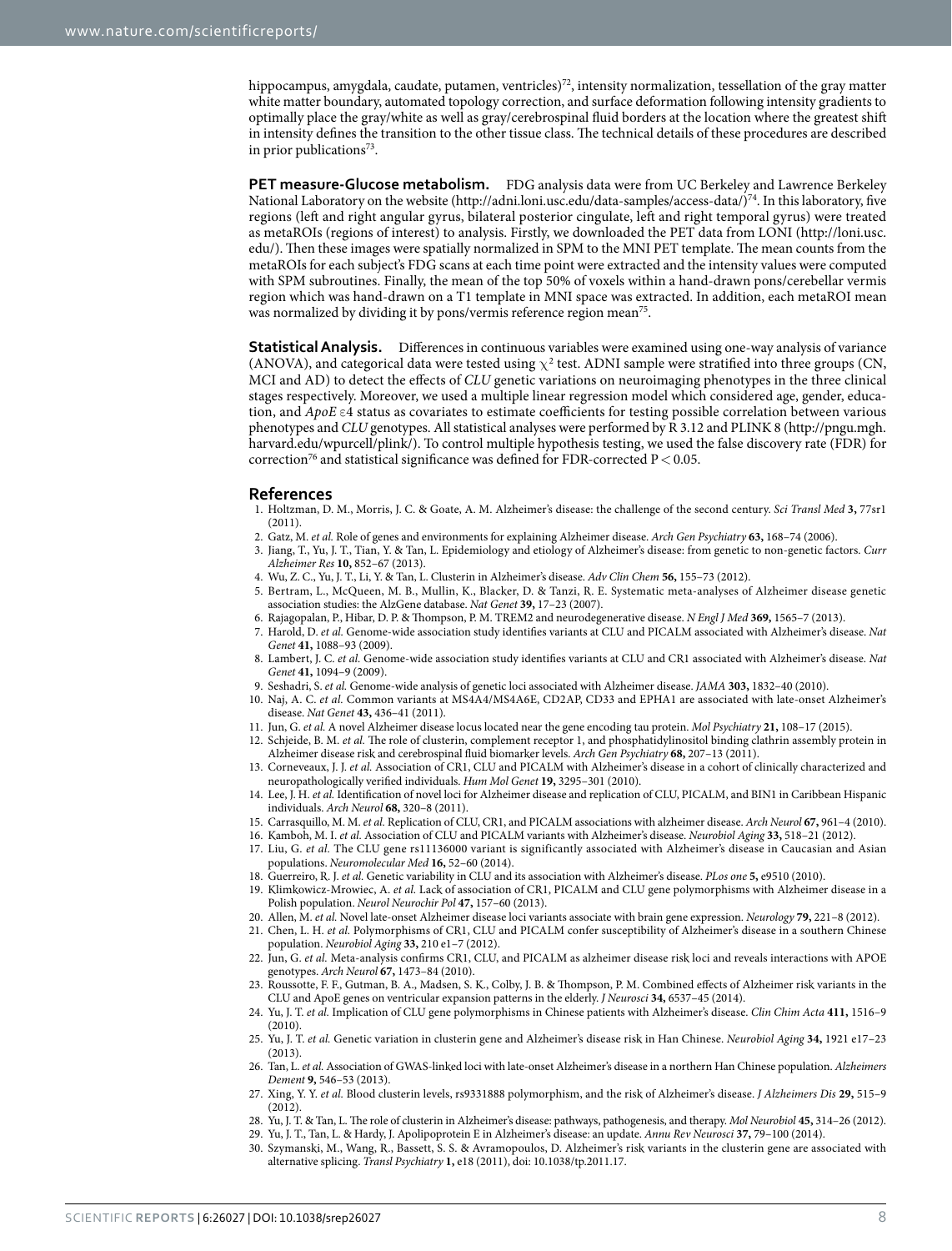- <span id="page-8-0"></span>31. Schurmann, B. *et al.* Association of the Alzheimer's disease clusterin risk allele with plasma clusterin concentration. *J Alzheimers Dis* **25,** 421–4 (2011).
- <span id="page-8-1"></span>32. Mullan, G. M. *et al.* Plasma clusterin levels and the rs11136000 genotype in individuals with mild cognitive impairment and Alzheimer's disease. *Curr Alzheimer Res* **10,** 973–8 (2013).
- <span id="page-8-2"></span>33. Elias-Sonnenschein, L. S. *et al.* Genetic loci associated with Alzheimer's disease and cerebrospinal fluid biomarkers in a Finnish case-control cohort. *PLos One* **8,** e59676 (2013).
- <span id="page-8-3"></span>34. Zhou, Y. *et al.* Intracellular clusterin interacts with brain isoforms of the bridging integrator 1 and with the microtubule-associated protein Tau in Alzheimer's disease. *PLos One* **9,** e103187 (2014).
- <span id="page-8-4"></span>35. Hardy, J. & Selkoe, D. J. The amyloid hypothesis of Alzheimer's disease: progress and problems on the road to therapeutics. *Science* **297,** 353–6 (2002).
- <span id="page-8-5"></span>36. Toledo, J. B. *et al.* Nonlinear Association Between Cerebrospinal Fluid and Florbetapir F-18 beta-Amyloid Measures Across the Spectrum of Alzheimer Disease. *JAMA Neurol* **72,** 571–81 (2015).
- <span id="page-8-6"></span>37. Grimmer, T. *et al.* Beta amyloid in Alzheimer's disease: increased deposition in brain is reflected in reduced concentration in cerebrospinal fluid. *Biol Psychiatry* **65,** 927–34 (2009).
- <span id="page-8-7"></span>38. Jack, C. R., Jr. *et al.* Introduction to the recommendations from the National Institute on Aging-Alzheimer's Association workgroups on diagnostic guidelines for Alzheimer's disease. *Alzheimers Dement* **7,** 257–62 (2011).
- <span id="page-8-8"></span>39. Peper, J. S., Brouwer, R. M., Boomsma, D. I., Kahn, R. S. & Hulshoff Pol, H. E. Genetic influences on human brain structure: a review of brain imaging studies in twins. *Hum Brain Mapp* **28,** 464–73 (2007).
- 40. Biffi, A. *et al.* Genetic variation and neuroimaging measures in Alzheimer disease. *Arch Neurol* **67,** 677–85 (2010).
- <span id="page-8-9"></span>41. Karas, G. B. *et al.* A comprehensive study of gray matter loss in patients with Alzheimer's disease using optimized voxel-based morphometry. *Neuroimage* **18,** 895–907 (2003).
- 42. Henneman, W. J. *et al.* Hippocampal atrophy rates in Alzheimer disease: added value over whole brain volume measures. *Neurology* **72,** 999–1007 (2009).
- 43. Raji, C. A., Lopez, O. L., Kuller, L. H., Carmichael, O. T. & Becker, J. T. Age, Alzheimer disease, and brain structure. *Neurology* **73,** 1899–905 (2009).
- <span id="page-8-10"></span>44. Giannakopoulos, P. *et al.* Possible neuroprotective role of clusterin in Alzheimer's disease: a quantitative immunocytochemical study. *Acta Neuropathol* **95,** 387–94 (1998).
- <span id="page-8-11"></span>45. Thambisetty, M. *et al.* Association of plasma clusterin concentration with severity, pathology, and progression in Alzheimer disease. *Arch Gen Psychiatry* **67,** 739–48 (2010).
- <span id="page-8-12"></span>46. Yerbury, J. J. *et al.* The extracellular chaperone clusterin influences amyloid formation and toxicity by interacting with prefibrillar structures. *FASEB J* **21,** 2312–22 (2007).
- <span id="page-8-13"></span>47. Narayan, P. *et al.* The extracellular chaperone clusterin sequesters oligomeric forms of the amyloid-beta(1-40) peptide. *Nat Struct Mol Biol* **19,** 79–83 (2012).
- <span id="page-8-14"></span>48. DeMattos, R. B. *et al.* Clusterin promotes amyloid plaque formation and is critical for neuritic toxicity in a mouse model of Alzheimer's disease. *Proc Natl Acad Sci USA* **99,** 10843–8 (2002).
- <span id="page-8-15"></span>49. Schrijvers, E. M., Koudstaal, P. J., Hofman, A. & Breteler, M. M. Plasma clusterin and the risk of Alzheimer disease. *JAMA* **305,** 1322–6 (2011).
- 50. Nuutinen, T., Suuronen, T., Kauppinen, A. & Salminen, A. Clusterin: a forgotten player in Alzheimer's disease. *Brain Res Rev* **61,** 89–104 (2009).
- 51. Sekar, S. *et al.* Alzheimer's disease is associated with altered expression of genes involved in immune response and mitochondrial processes in astrocytes. *Neurobiol Aging* **36,** 583–91 (2015).
- 52. Mulder, S. D., Nielsen, H. M., Blankenstein, M. A., Eikelenboom, P. & Veerhuis, R. Apolipoproteins E and J interfere with amyloidbeta uptake by primary human astrocytes and microglia in vitro. *Glia* **62,** 493–503 (2014).
- <span id="page-8-16"></span>53. Jack, C. R., Jr. *et al.* Hypothetical model of dynamic biomarkers of the Alzheimer's pathological cascade. *Lancet Neurol* **9,** 119–28 (2010).
- <span id="page-8-17"></span>54. Mengel-From, J. *et al.* CLU genetic variants and cognitive decline among elderly and oldest old. *PLos One* **8,** e79105 (2013).
- <span id="page-8-18"></span>55. Apostolova, L. G. *et al.* Brain amyloidosis ascertainment from cognitive, imaging, and peripheral blood protein measures. *Neurology* **84,** 729–37 (2015).
- <span id="page-8-19"></span>56. Sihlbom, C., Davidsson, P., Sjogren, M., Wahlund, L. O. & Nilsson, C. L. Structural and quantitative comparison of cerebrospinal fluid glycoproteins in Alzheimer's disease patients and healthy individuals. *Neurochem Res* **33,** 1332–40 (2008).
- <span id="page-8-20"></span>57. Kauwe, J. S. *et al.* Fine mapping of genetic variants in BIN1, CLU, CR1 and PICALM for association with cerebrospinal fluid biomarkers for Alzheimer's disease. *PLos One* **6,** e15918 (2011).
- <span id="page-8-21"></span>58. Mattay, V. S., Goldberg, T. E., Sambataro, F. & Weinberger, D. R. Neurobiology of cognitive aging: insights from imaging genetics. *Biol Psychol* **79,** 9–22 (2008).
- <span id="page-8-22"></span>59. Wang, H. F. *et al.* Effect of EPHA1 genetic variation on cerebrospinal fluid and neuroimaging biomarkers in healthy, mild cognitive impairment and Alzheimer's disease cohorts. *J Alzheimers Dis* **44,** 115–23 (2015).
- 60. Liu, Y. *et al.* Association between NME8 locus polymorphism and cognitive decline, cerebrospinal fluid and neuroimaging biomarkers in Alzheimer's disease. *PLos one* **9,** e114777 (2014).
- 61. Zhang, X. *et al.* Bridging Integrator 1 (BIN1) Genotype Effects on Working Memory, Hippocampal Volume, and Functional Connectivity in Young Healthy Individuals. *Neuropsychopharmacology* **40,** 1794–803 (2015).
- <span id="page-8-23"></span>62. Meyer-Lindenberg, A. & Weinberger, D. R. Intermediate phenotypes and genetic mechanisms of psychiatric disorders. *Nat Rev Neurosci* **7,** 818–27 (2006).
- <span id="page-8-24"></span>63. Potkin, S. G. *et al.* Genome-wide strategies for discovering genetic influences on cognition and cognitive disorders: methodological considerations. *Cogn Neuropsychiatry* **14,** 391–418 (2009).
- <span id="page-8-25"></span>64. Weiner, M. W. *et al.* 2014 Update of the Alzheimer's Disease Neuroimaging Initiative: A review of papers published since its inception. *Alzheimers Dement* **11,** e1–e120 (2015).
- <span id="page-8-26"></span>65. Mueller, S. G. *et al.* The Alzheimer's disease neuroimaging initiative. *Neuroimaging Clin N Am* **15,** 869–77, xi-xii (2005).
- <span id="page-8-27"></span>66. Petersen, R. C. *et al.* Alzheimer's Disease Neuroimaging Initiative (ADNI): clinical characterization. *Neurology* **74,** 201–9 (2010).
- <span id="page-8-28"></span>67. Lin, Y. L. *et al.* Genetic polymorphisms of clusterin gene are associated with a decreased risk of Alzheimer's disease. *Eur J Epidemio* **27,** 73–75 (2012).
- <span id="page-8-29"></span>68. Saykin, A. J. *et al.* Alzheimer's Disease Neuroimaging Initiative biomarkers as quantitative phenotypes: Genetics core aims, progress, and plans. *Alzheimers Dement* **6,** 265–73 (2010).
- <span id="page-8-30"></span>69. Jagust, W. J. *et al.* Relationships between biomarkers in aging and dementia. *Neurology* **73,** 1193–9 (2009).
- <span id="page-8-31"></span>70. Mormino, E. C. *et al.* Episodic memory loss is related to hippocampal-mediated beta-amyloid deposition in elderly subjects. *Brain* **132,** 1310–23 (2009).
- <span id="page-8-32"></span>71. Desikan, R. S. *et al.* An automated labeling system for subdividing the human cerebral cortex on MRI scans into gyral based regions of interest. *Neuroimage* **31,** 968–80 (2006).
- <span id="page-8-34"></span><span id="page-8-33"></span>72. Fischl, B. *et al.* Sequence-independent segmentation of magnetic resonance images. *Neuroimage* **23** Suppl 1, S69–84 (2004).
- 73. Jack, C. R., Jr. *et al.* The Alzheimer's Disease Neuroimaging Initiative (ADNI): MRI methods. *J Magn Reson Imaging* **27,** 685–91  $(2008)$
- <span id="page-8-35"></span>74. Landau, S. M. *et al.* Comparing predictors of conversion and decline in mild cognitive impairment. *Neurology* **75,** 230–8 (2010).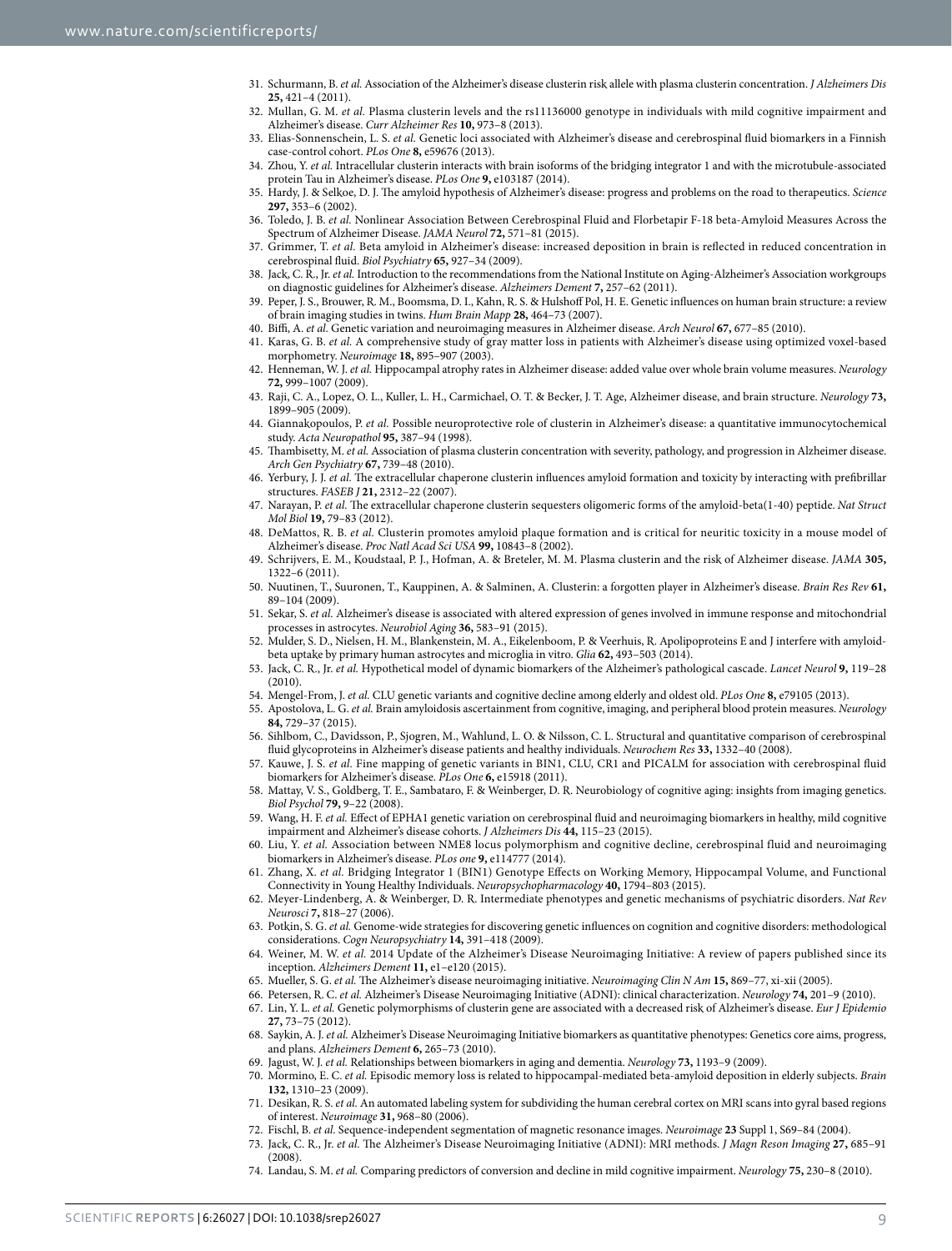- <span id="page-9-0"></span>75. Landau, S. M. *et al.* Associations between cognitive, functional, and FDG-PET measures of decline in AD and MCI. *Neurobiol Aging* **32,** 1207–18 (2011).
- <span id="page-9-1"></span>76. Hochberg, Y. & Benjamini, Y. More powerful procedures for multiple significance testing. *Stat Med* **9,** 811–8 (1990).

#### **Acknowledgements**

Data collection and sharing for this project was funded by the Alzheimer's Disease Neuroimaging Initiative (ADNI) (National Institutes of Health Grant U01 AG024904) and DOD ADNI (Department of Defense award number W81XWH-12-2-0012). ADNI is funded by the National Institute on Aging, the National Institute of Biomedical Imaging and Bioengineering, and through generous contributions from the following: Alzheimer's Association; Alzheimer's Drug Discovery Foundation; Araclon Biotech; BioClinica, Inc.; Biogen Idec Inc.; Bristol-Myers Squibb Company; Eisai Inc.; Elan Pharmaceuticals, Inc.; Eli Lilly and Company; EuroImmun; F. Hoffmann-La Roche Ltd and its affiliated company Genentech, Inc.; Fujirebio; GE Healthcare; ; IXICO Ltd.; Janssen Alzheimer Immunotherapy Research & Development, LLC.; Johnson & Johnson Pharmaceutical Research & Development LLC.; Medpace, Inc.; Merck & Co., Inc.; Meso Scale Diagnostics, LLC.; NeuroRx Research; Neurotrack Technologies; Novartis Pharmaceuticals Corporation; Pfizer Inc.; Piramal Imaging; Servier; Synarc Inc.; and Takeda Pharmaceutical Company. The Canadian Institutes of Health Research is providing funds to support ADNI clinical sites in Canada. Private sector contributions are facilitated by the Foundation for the National Institutes of Health ([www.fnih.org](http://www.fnih.org)). The grantee organization is the Northern California Institute for Research and Education, and the study is coordinated by the Alzheimer's disease Cooperative Study at the University of California, San Diego. ADNI data are disseminated by the Laboratory for Neuroimaging at the University of Southern California. A complete listing of ADNI investigators can be found at: [http://adni.loni.usc.](http://adni.loni.usc.edu/wp-content/uploads/how_to_apply/ADNI_Acknowledgement_List.pdf) [edu/wp-content/uploads/how\\_to\\_apply/ADNI\\_Acknowledgement\\_List.pdf.](http://adni.loni.usc.edu/wp-content/uploads/how_to_apply/ADNI_Acknowledgement_List.pdf) This work was also supported by grants from the National Natural Science Foundation of China (81471309, 81171209, 81371406).

#### **Author Contributions**

J.T.Y. and L.T. design the whole study. L.T. analyzed the data, wrote the main manuscript text and prepared all figures. H.F.W collected the data from ADNI database and prepared the tables. M.S.T., C.C.T. and X.C.Z. helped analyze the data. D.M. and W.J.Y. helped collect the data from ADNI database. T.J. helped to revise the manuscript. All authors reviewed the manuscript. Data used in preparation of this article were obtained from the Alzheimer's Disease Neuroimaging Initiative (ADNI) database (adni.loni.usc.edu). As such, the investigators within the ADNI contributed to the design and implementation of ADNI and/or provided data but did not participate in analysis or writing of this report.

#### **Additional Information**

**Supplementary information** accompanies this paper at <http://www.nature.com/srep>

**Competing financial interests:** The authors declare no competing financial interests.

**How to cite this article**: Tan, L. *et al.* Effect of CLU genetic variants on cerebrospinal fluid and neuroimaging markers in healthy, mild cognitive impairment and Alzheimer's disease cohorts. *Sci. Rep.* **6**, 26027; doi: 10.1038/ srep26027 (2016).

This work is licensed under a Creative Commons Attribution 4.0 International License. The images or other third party material in this article are included in the article's Creative Commons license, unless indicated otherwise in the credit line; if the material is not included under the Creative Commons license, users will need to obtain permission from the license holder to reproduce the material. To view a copy of this license, visit <http://creativecommons.org/licenses/by/4.0/>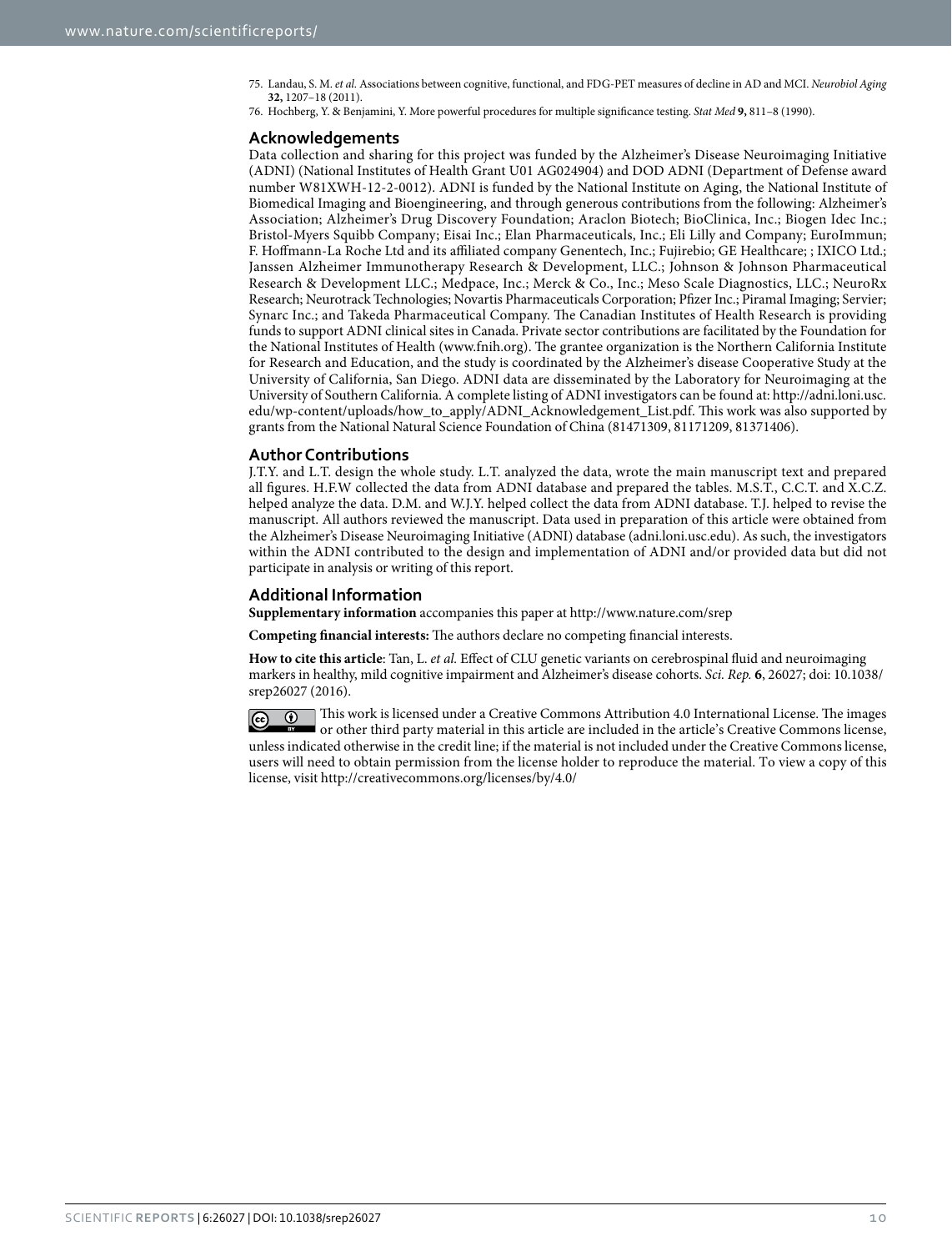### **Consortia**

**Alzheimer's Disease Neuroimaging Initiative**

Michael W. Weiner<sup>6</sup>; Paul Aisen<sup>7</sup>; Ronald Petersen<sup>8,9</sup>; Clifford R. Jack, Jr.<sup>9</sup>; William Jagust<sup>10</sup>; John Q. Trojanowki<sup>11</sup>; Arthur W. Toga<sup>12</sup>; Laurel Beckett<sup>13</sup>; Robert C. Green<sup>14</sup>; Andrew J. Saykin<sup>15</sup>; John Morris<sup>16</sup>; Leslie M. Shaw<sup>16</sup>; Jeffrey Kaye<sup>17</sup>; Joseph Quinn<sup>17</sup>; Lisa Silbert<sup>17</sup>; Betty Lind<sup>17</sup>; Raina Carter<sup>17</sup>; Sara Dolen<sup>17</sup>; Lon S. Schneider<sup>12</sup>; Sonia Pawluczyk<sup>12</sup>; Mauricio Beccera<sup>12</sup>; Liberty Teodoro<sup>12</sup>; Bryan M. Spann<sup>12</sup>; James Brewer<sup>18</sup>; Helen Vanderswag<sup>18</sup>; Adam Fleisher<sup>18</sup>; Judith L. Heidebrink<sup>19</sup>; Joanne L. Lord<sup>19</sup>; Sara S. Mason<sup>9</sup>; Colleen S. Albers<sup>9</sup>; **David Knopman9; Kris Johnson9; Rachelle S. Doody20; Javier Villanueva-Meyer20; Munir**  Chowdhury<sup>20</sup>; Susan Rountree<sup>20</sup>; Mimi Dang<sup>20</sup>; Yaakov Stern<sup>21</sup>; Lawrence S. Honig<sup>21</sup>; Karen L. Bell<sup>21</sup>; Beau Ances<sup>16</sup>; John C. Morris<sup>16</sup>; Maria Carroll<sup>16</sup>; Mary L. Creech<sup>16</sup>; Erin Franklin<sup>16</sup>; Mark A. Mintun<sup>16</sup>; Stacy Schneider<sup>16</sup>; Angela Oliver<sup>16</sup>; Daniel Marson<sup>22</sup>; Randall Griffith<sup>22</sup>; David Clark<sup>22</sup>; David Geldmacher<sup>22</sup>; John Brockington<sup>22</sup>; Erik Roberson<sup>22</sup>; Marissa Natelson Love<sup>22</sup>; Hillel Grossman<sup>23</sup>; Effie Mitsis<sup>23</sup>; Raj C. Shah<sup>24</sup>; Leyla deToledo-Morrell<sup>24</sup>; Ranjan Duara<sup>25</sup>; Daniel Varon<sup>25</sup>; Maria T. Greig<sup>25</sup>; Peggy Roberts<sup>25</sup>; Marilyn Albert<sup>26</sup>; Chiadi Onyike<sup>26</sup>; Daniel D'Agostino<sup>26</sup>; Stephanie Kielb<sup>26</sup>; James E. Galvin<sup>27</sup>; Brittany Cerbone<sup>27</sup>; Christina A. Michel<sup>27</sup>; Dana M. Pogorelec<sup>27</sup>; Henry Rusinek<sup>27</sup>; Mony J de Leon<sup>27</sup>; Lidia Glodzik<sup>27</sup>; Susan De Santi<sup>27</sup>; **P. Murali Doraiswamy28; Jeffrey R. Petrella28; Salvador Borges-Neto28; Terence Z. Wong28; Edward Coleman28; Charles D. Smith29; Greg Jicha29; Peter Hardy29; Partha Sinha29; Elizabeth**  Oates<sup>29</sup>; Gary Conrad<sup>29</sup>; Anton P. Porsteinsson<sup>30</sup>; Bonnie S. Goldstein<sup>30</sup>; Kim Martin<sup>30</sup>; Kelly **M. Makino<sup>30</sup>; M. Saleem Ismail<sup>30</sup>; Connie Brand<sup>30</sup>; Ruth A. Mulnard<sup>31</sup>; Gaby Thai<sup>31</sup>; Catherine Mc-Adams-Ortiz31; Kyle Womack32; Dana Mathews32; Mary Quiceno32; Allan I. Levey33; James J. Lah33; Janet S. Cellar33; Jeffrey M. Burns34; Russell H. Swerdlow34; William M. Brooks34;**  Liana Apostolova<sup>35</sup>; Kathleen Tingus<sup>35</sup>; Ellen Woo<sup>35</sup>; Daniel H.S. Silverman<sup>35</sup>; Po H. Lu<sup>35</sup>; George Bartzokis<sup>35</sup>; Neill R Graff-Radford<sup>36</sup>; Francine Parfitt<sup>36</sup>; Tracy Kendall<sup>36</sup>; Heather **Johnson36; Martin R. Farlow15; Ann Marie Hake15; Brandy R. Matthews15; Jared R. Brosch15;**  Scott Herring<sup>15</sup>; Cynthia Hunt<sup>15</sup>; Christopher H. van Dyck<sup>37</sup>; Richard E. Carson<sup>37</sup>; Martha **G. MacAvoy37; Pradeep Varma37; Howard Chertkow38; Howard Bergman38; Chris Hosein38; Sandra Black39; Bojana Stefanovic39; Curtis Caldwell39; Ging-Yuek Robin Hsiung40; Howard**  Feldman<sup>40</sup>; Benita Mudge<sup>40</sup>; Michele Assaly<sup>40</sup>; Elizabeth Finger<sup>41</sup>; Stephen Pasternack<sup>41</sup>; Irina Rachisky<sup>41</sup>; Dick Trost<sup>41</sup>; Andrew Kertesz<sup>41</sup>; Charles Bernick<sup>42</sup>; Donna Munic<sup>42</sup>; Marek-Marsel Mesulam<sup>43</sup>; Kristine Lipowski<sup>43</sup>; Sandra Weintraub<sup>43</sup>; Borna Bonakdarpour<sup>43</sup>; Diana Kerwin<sup>43</sup>; Chuang-Kuo Wu<sup>43</sup>; Nancy Johnson<sup>43</sup>; Carl Sadowsky<sup>44</sup>; Teresa Villena<sup>44</sup>; Raymond Scott Turner<sup>45</sup>; Kathleen Johnson<sup>45</sup>; Brigid Reynolds<sup>45</sup>; Reisa A. Sperling<sup>46</sup>; Keith A. Johnson<sup>46</sup>; Gad Marshall<sup>46</sup>; Jerome Yesavage<sup>47</sup>; Joy L. Taylor<sup>47</sup>; Barton Lane<sup>47</sup>; Allyson Rosen<sup>47</sup>; Jared Tinklenberg<sup>47</sup>; Marwan N. Sabbagh<sup>48</sup>; Christine M. Belden<sup>48</sup>; Sandra A. Jacobson<sup>48</sup>; Sherye A. Sirrel<sup>48</sup>; Neil Kowall<sup>49</sup>; Ronald Killiany<sup>49</sup>; Andrew E. Budson<sup>49</sup>; Alexander Norbash<sup>49</sup>; Patricia Lynn Johnson<sup>49</sup>; Thomas O. Obisesan<sup>50</sup>; Saba Wolday<sup>50</sup>; Joanne Allard<sup>50</sup>; Alan Lerner<sup>51</sup>; Paula Ogrocki<sup>51</sup>; Curtis Tatsuoka<sup>51</sup>; Parianne Fatica<sup>51</sup>; Evan Fletcher<sup>52</sup>; Pauline Maillard<sup>52</sup>; John Olichney<sup>52</sup>; Charles DeCarli<sup>52</sup>; Owen Carmichael<sup>52</sup>; Smita Kittur<sup>53</sup>; Michael Borrie<sup>54</sup>; T-Y Lee<sup>54</sup>; Rob Bartha<sup>54</sup>; Sterling Johnson<sup>55</sup>; Sanjay Asthana<sup>55</sup>; Cynthia M. Carlsson<sup>55</sup>; Steven G. Potkin<sup>56</sup>; Adrian Preda<sup>56</sup>; Dana Nguyen<sup>56</sup>; Pierre Tariot<sup>57</sup>; Anna Burke<sup>57</sup>; Nadira Trncic<sup>57</sup>; Adam Fleisher<sup>57</sup>; Stephanie Reeder<sup>57</sup>; Vernice Bates<sup>58</sup>; Horacio Capote<sup>58</sup>; Michelle Rainka<sup>58</sup>; Douglas W. Scharre<sup>59</sup>; Maria Kataki<sup>59</sup>; Anahita Adeli<sup>59</sup>; Earl A. Zimmerman<sup>60</sup>; Dzintra Celmins<sup>60</sup>; Alice D. Brown<sup>60</sup>; Godfrey D. Pearlson<sup>61</sup>; Karen Blank<sup>61</sup>; Karen Anderson<sup>61</sup>; Laura A. Flashman<sup>62</sup>; Marc Seltzer<sup>62</sup>; Mary L. Hynes<sup>62</sup>; Robert B. Santulli<sup>62</sup>; Kaycee M. Sink<sup>63</sup>; Leslie Gordineer<sup>63</sup>; Jeff D. Williamson<sup>63</sup>; Pradeep Garg<sup>63</sup>; Franklin Watkins<sup>63</sup>; Brian R. Ott<sup>64</sup>; Henry Querfurth<sup>64</sup>; Geoffrey Tremont<sup>64</sup>; Stephen Salloway<sup>65</sup>; Paul Malloy<sup>65</sup>; Stephen Correia<sup>65</sup>; Howard J. Rosen<sup>66</sup>; **Bruce L. Miller66; David Perry66; Jacobo Mintzer67; Kenneth Spicer67; David Bachman67; Nunzio**  Pomara<sup>68</sup>; Raymundo Hernando<sup>68</sup>; Antero Sarrael<sup>68</sup>; Norman Relkin<sup>69</sup>; Gloria Chaing<sup>69</sup>; Michael **Lin69; Lisa Ravdin69; Amanda Smith70; Balebail Ashok Raj70; Kristin Fargher70**

<sup>6</sup>Magnetic Resonance Unit at the VA Medical Center and Radiology, Medicine, Psychiatry and Neurology, University of California, San Francisco, USA; <sup>7</sup>San Diego School of Medicine, University of California, California, USA; <sup>8</sup>Mayo Clinic, Minnesota, USA; <sup>9</sup>Mayo Clinic, Rochester, USA; <sup>10</sup>University of California, Berkeley, USA; <sup>11</sup>University of Pennsylvania, Pennsylvania, USA; <sup>12</sup>University of Southern California, California, USA; <sup>13</sup>University of California,